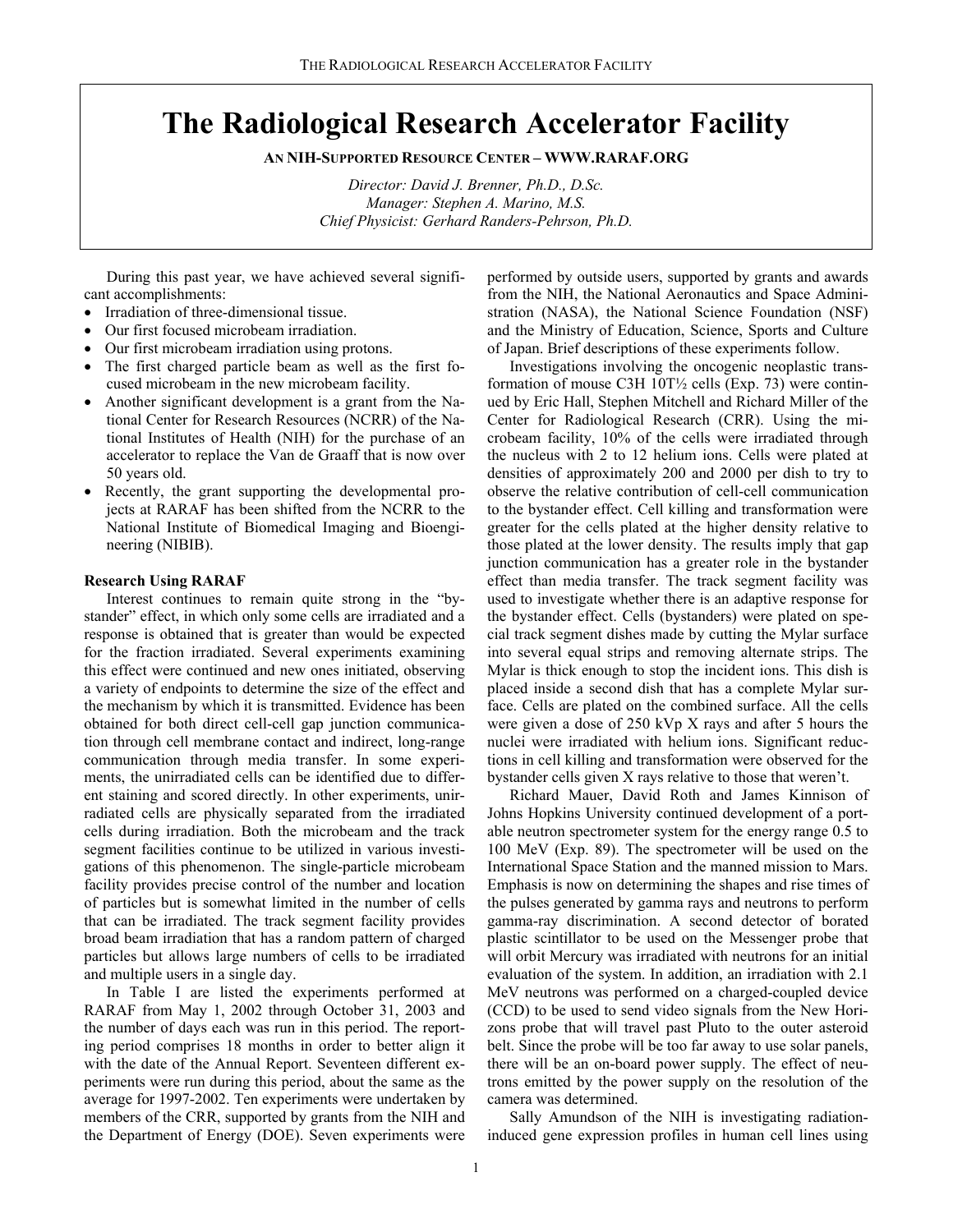| Experiments Run at RARAF, May 1, 2002–October 31, 2003 |                                 |                                                  |                     |                                                                                                                  |             |  |
|--------------------------------------------------------|---------------------------------|--------------------------------------------------|---------------------|------------------------------------------------------------------------------------------------------------------|-------------|--|
| Exp.<br>No.                                            | <b>Experimenter</b> Institution |                                                  | Exp.<br><b>Type</b> | <b>Title of Experiment</b>                                                                                       | Days<br>Run |  |
| 73                                                     | S. Mitchell,<br>E.J. Hall       | <b>CRR</b>                                       | <b>Biology</b>      | Neoplastic transformation of C3H10T1/2<br>cells by specific numbers of $\alpha$ particles                        | 27.3        |  |
| 89                                                     | R.H. Mauer,<br>et al.           | Johns Hop-<br>kins U.                            | Physics             | Calibration of a portable real-time neu-<br>tron spectrometry system                                             | 4.5         |  |
| 92                                                     | S. Amundson                     | NIH                                              | Biology             | Functional genomics of cellular response<br>to high-LET radiation                                                | 1.0         |  |
| 94                                                     | B. Ponnaiya,<br>C.R. Geard      | <b>CRR</b>                                       | <b>Biology</b>      | Single cell responses in hit and bystander<br>cells: single-cell RT-PCR and protein<br>immunofluorescence        | 8.0         |  |
| 103                                                    | G. Jenkins,<br>C.R. Geard       | <b>CRR</b>                                       | Biology             | Damage induction and characterization<br>in known hit versus non-hit human cells                                 | 11.9        |  |
| 106                                                    | B. Ponnaiya,<br>C.R. Geard      | <b>CRR</b>                                       | Biology             | Track segment alpha particles, cell co-<br>cultures and the bystander effect                                     | 9.0         |  |
| 108                                                    | H. Zhou,<br>T.K. Hei            | <b>CRR</b>                                       | Biology             | Modulation of adaptive response in al-<br>pha-particle-induced bystander effects                                 | 2.0         |  |
| 109                                                    | A. Balajee,<br>C.R. Geard       | <b>CRR</b>                                       | Biology             | DNA damage induction in microbeam-<br>irradiated cells assessed by the comet<br>assay                            | 3.7         |  |
| 110                                                    | H. Zhou, D.<br>Roy, T.K. Hei    | <b>CRR</b>                                       | <b>Biology</b>      | Identification of molecular signals of<br>alpha particle-induced bystander<br>mutagenesis                        | 14.4        |  |
| 114                                                    | M. Suzuki<br>(Zhou)             | Ntnl. Inst. of<br>Radiological<br>Sci., Japan    | Biology             | Bystander response in primary human<br>bronchial epithelial cells using the<br>G2PCC technique                   | 4.0         |  |
| 115                                                    | A. Caldwell,<br>R. Galea        | Columbia<br>Univ.; Max<br>Planck Inst<br>Germany | Physics             | Proton cooling studies for the develop-<br>ment of a muon ion source for the Muon<br>Collider/Neutrino Factory   | 27.4        |  |
| 116                                                    | O. Belyakov                     | <b>CRR</b>                                       | <b>Biology</b>      | Long-range communication phenomena<br>in 3-D human tissue systems                                                | 12.9        |  |
| 117                                                    | K. Irzynska,<br>O. Belyakov     | Jagiellonian<br>Univ., Po-<br>land; CRR          | Biology             | Studies of direct and bystander radiation<br>effects in V79 cells using broad field and<br>microbeam irradiation | 1.0         |  |
| 118                                                    | R. Kolesnick,<br>G. Perez       | MSKCC:<br>Mass. Gen-<br>eral Hosp.               | Biology             | Characterization of the radiosensitive<br>target for cell death in mouse oocytes                                 | 1.3         |  |
| 119                                                    | D. Lawrence                     | Los Alamos<br>Natl. Lab.                         | Physics             | Calibration of a neutron spectrometer for<br>planetary studies                                                   | 5.8         |  |
| 120                                                    | R. Persaud,<br>T. Hei           | <b>CRR</b>                                       | Biology             | Determination of the bystander response<br>for low-LET protons                                                   | 5.0         |  |
| 121                                                    | A. Zhu,<br>H. Lieberman         | <b>CRR</b>                                       | Biology             | The bystander effect in mouse embryo<br>stem cells with a mutant Mrad9 gene                                      | 2.9         |  |

**Table I.** 

**Experiments Run at RARAF, May 1, 2002**−**October 31, 2003** 

*Note: Names in parentheses are CRR members who collaborated with outside experimenters.*

cDNA microarray hybridization and other methods (Exp. 92). She is characterizing the response of a p53 wild-type and knock-out pair of human cell lines. The profiles generated by cells irradiated with 0.43 MeV neutrons are providing insight into the specificity of ionizing radiation responses, as well as revealing potential candidates for high LET-specific responses.

Two studies investigating the bystander effect were continued by Brian Ponnaiya and Charles Geard of the CRR. In one study (Exp. 94), levels of p21 production were measured in individual normal human fibroblasts using immunofluorescent staining. This procedure permits observation of the variation in response of individual cells to radiation instead of just the average response of a large number of cells. From

1 to 100% of the cell nuclei were irradiated with helium ions using the microbeam facility. The second investigation uses the track segment facility for broad-beam charged particle irradiations of human fibroblasts and epithelial cells immortalized with telomerase (Exp. 106). Special cell dishes are made from stainless steel rings with thin Mylar windows epoxied on both sides. Cells are plated on both inner Mylar surfaces and the dish volume is filled with medium, eliminating any possibility of cell-cell contact between cells on opposing surfaces. Cells on one surface are irradiated with 4He ions; cells on the opposite surface are unirradiated because the particles stop in the medium before reaching them. Cells are observed in situ after irradiation with doses from 1 to 10 Gy of 125 keV/ $\mu$ m <sup>4</sup>He ions. Plateau phase cells are scored for cell cycle delay and micronucleus production while log phase cells are scored for chromosomal aberrations. It was observed that irradiated fibroblasts can induce micronuclei in bystander fibroblasts, but bystander epithelial cells are refractory to irradiated epithelial cells. Furthermore, epithelial cells are capable of responding to irradiated fibroblasts, which results in the induction of micronuclei in the bystander epithelial cells. Chromosomal analyses of irradiated fibroblast populations and bystander cells at the first cell division post irradiation demonstrated the induction of gross chromosome aberrations in the irradiated population and chromatid aberrations (of the simple

type – breaks and gaps) in the bystander population. Elevated yields of similar types of chromatid type aberrations were also observed in both irradiated and bystander fibroblast populations up to 20 population doublings post irradiation.

Charles Geard and Gloria Jenkins of the CRR are studying the bystander effect in several cell lines using the microbeam facility (Exp. 103). Normal human fibroblasts and human mammary epithelial cells were irradiated with helium ions, targeting 1%, 10% and 100% of the cell nuclei. Endpoints for various experiments included micronucleus production in S phase, production of p21 and p53 in the fibroblasts and production of H2AX in the mammary cells. In some of the experiments the bystander cells were stained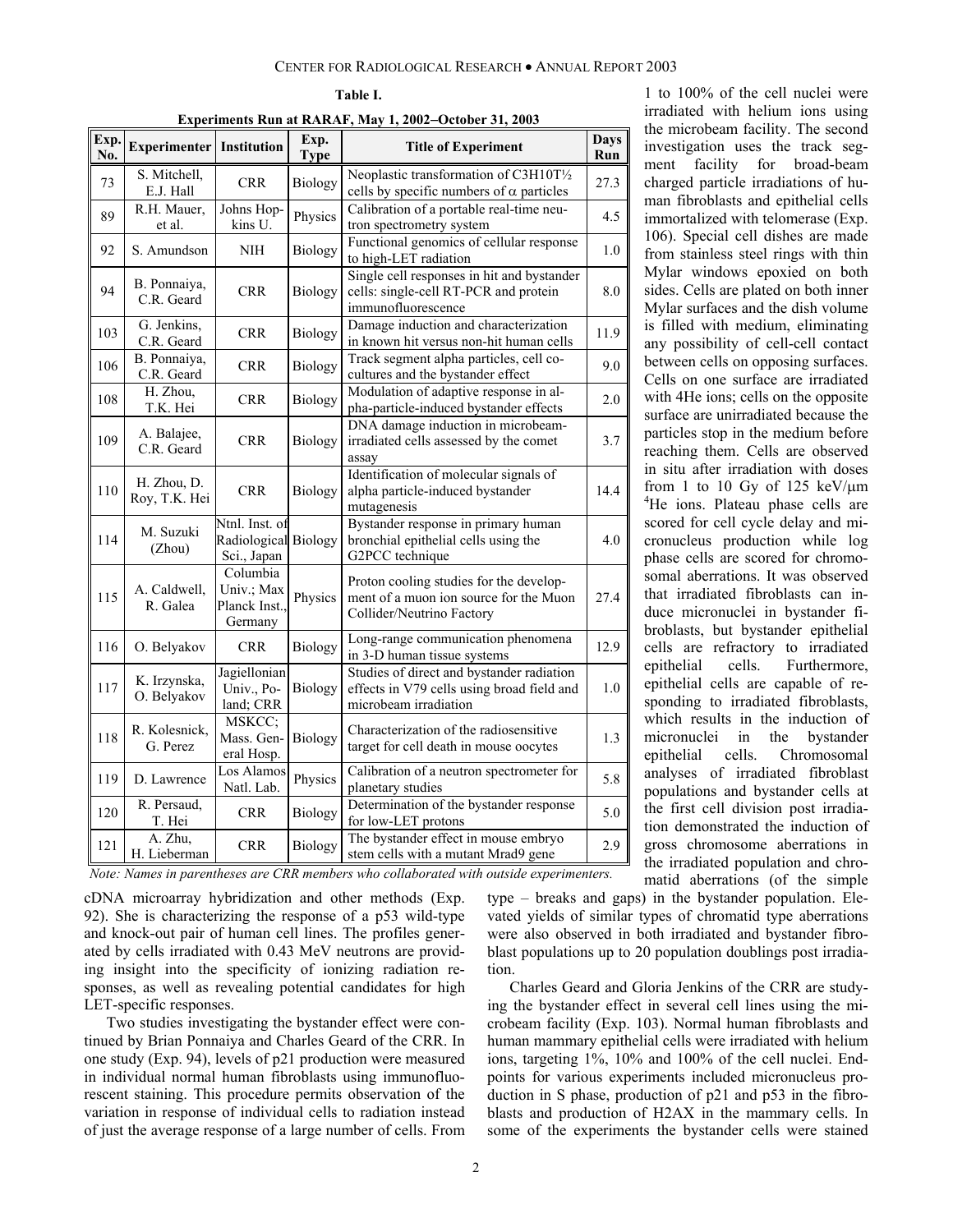with a different dye than the irradiated cells so that they could be distinguished.

Hongning Zhou and Tom Hei of the CRR continued to use the single-particle microbeam facility for two experiments investigating the bystander effect. A study examining adaptive response in bystander effects in human-hamster hybrid  $(A<sub>L</sub>)$  cells (Exp. 108) was completed. After low-dose X-ray irradiation, 10% of the cells were traversed by 1 or 20 helium ions. There was a decrease in the bystander effect for mutation when neighbor cells are traversed by one particle and a somewhat smaller decrease for traversal by 20 particles. . In addition, they found that the bystander cells showed an increase in sensitivity to a subsequent, challenging dose of X rays. The mutation spectra are being analyzed and should provide some evidence for understanding the mechanism of bystander mutagenesis and adaptive response. With Debasish Roy of the CRR, they are trying to identify the signaling transduction pathways involved in radiationinduced bystander mutagenesis (Exp. 110). Hybrid  $A<sub>L</sub>$  cells, normal human lung fibroblasts, mitochondrial deficient cells, and other functional deficiency cell lines are irradiated using the microbeam facility. A fraction of the cells is irradiated with a single alpha particle. Initially, the irradiated (stained) cells were separated from the unirradiated cells by a cell sorter and accumulated from experiments over four consecutive days. This method proved logistically to be quite difficult. Presently, the cells are kept *in situ* for 2, 6, 24 or 48 hours after irradiation, thereby increasing the number of cells and the time for interaction. In addition, some experiments have been performed using the track segment facility using the "strip" dishes described for Experiment 73. The mRNA extracted from the cells is analyzed using microarrays*.* Preliminary data show some gene expression changes in the bystander cells.

Investigations of damage induction in normal human fibroblasts and *Ataxia Telangiectasia* cells (Exp. 109) by Adayabalam Balajee and Charles Geard of the CRR included a search for foci of damage and repair proteins. Cells were irradiated through the nucleus with helium ions using the microbeam facility. The *AT* cells were scored using the comet assay to determine chromosome breakage. The fibroblasts were stained and examined to observe the repair proteins, which should cluster around the helium ion track. Fluorescence of stained irradiated cells was 2-3 times greater than in the controls, implying a significant increase in repair proteins, and formed foci, although the number of foci was not the same as the number of ion traversals in the nuclei.

Masao Suzuki of the National Institute of Radiological Science, Japan is trying to determine whether alpha particle irradiation can induce a bystander response in primary human bronchial epithelial cells using the G2PCC technique (Exp. 114). Ten percent of the cells were irradiated in the nucleus with helium ions using the microbeam facility. The cells then accumulated and were harvestedin the G2 phase of the cell cycle, and the process of premature chromosome condensation was used to observe chromatin aberrations.

Initial studies for the development of a muon ion source (Exp. 115) were undertaken by Alan Caldwell and Raphael Galea, originally at the Physics Department of Columbia University (working at the Nevis Laboratory) and now at the Max Planck Institute in Munich, Germany. Pions produced by high-energy proton bombardment of a target will be allowed to decay into muons that must be forced to travel in the same direction, slowed down (cooled) and bunched with a minimum spread in energy and time. As a first test of the method, low energy protons from the Van de Graaff were used to determine the energy spread and timing. The source will eventually be used for the Muon Collider/Neutrino Factory, whose location is yet undetermined.

An investigation of the bystander effect in threedimensional model human tissue systems was begun by Oleg Belyakov of the CRR (Exp. 116). Several novel artificial human skin tissue systems were obtained from the Mat-Tek Corporation: epidermis, cornea and tracheal/bronchial epithelium, allowing the modeling of the conditions present *in vivo*. The tissues were irradiated using the microbeam facility with 10 helium ions deposited 17 to 400 locations in a line 8-10 mm long across the sample (20 to 500 µm spacings) and with 2.75 MeV protons at 100-300 µm spacings. Irradiations were also performed using the track segment facility to irradiate samples with  $125 \text{ keV}/\mu\text{m}$ <sup>4</sup>He ions and 12 keV/ $\mu$ m protons with doses that resulted in approximately 0.5 to 2 particles per cell nucleus. The microbeam samples were embedded in paraffin and cut into 5  $\mu$ m-thick sections to observe the bystander effect as a function of distance. For all experiments, three endpoints were studied: an *in situ* apoptosis assay, epidermal differentiation and a proliferation assay. He has observed a clear bystander response, established dose dependency and studied the role of differentiation vs. damage induction processes.

Katarzyna Irzynska, an undergraduate student from Jagiellonian University in Krakow, Poland performed experiments on direct and bystander effects in V79 cells (Exp. 117). Under the tutelage of Oleg Belyakov of the CRR, cells were irradiated with helium ions using the microbeam facility and 11-keV/µm protons using the track segment facility. Irradiated and bystander cells were scored for "total cellular damage" (TCD), defined as the sum of the fraction of cells with micronuclei and those that became apoptotic.

Richard Kolesnick of the Memorial Sloan Kettering Cancer Center (MSKCC) and Gloria Perez of Massachusetts General Hospital are trying to characterize the radiosensitive target for mouse oocyte killing (Exp. 118). Is it the DNA, the plasma membrane or the cytoplasm? Understanding what the target is would help in the development of protective therapies to prevent the side effects of radiotherapy on female germ cells. For these experiments they are using the mouse strain C57BL/6 because oocytes from these mice show low rates of spontaneous apoptosis. Mature and immature oocytes are irradiated in the DNA, the cytoplasm or the cell membrane using the microbeam facility. Because the oocytes are spherical with a uniform diameter of about 80 µm, they are irradiated with protons because the range of the helium ions is insufficient to penetrate much more than half way through the cells.

David Lawrence of Los Alamos National Laboratory performed a calibration of a neutron spectrometer to be used on the Messenger mission, a space probe for investigations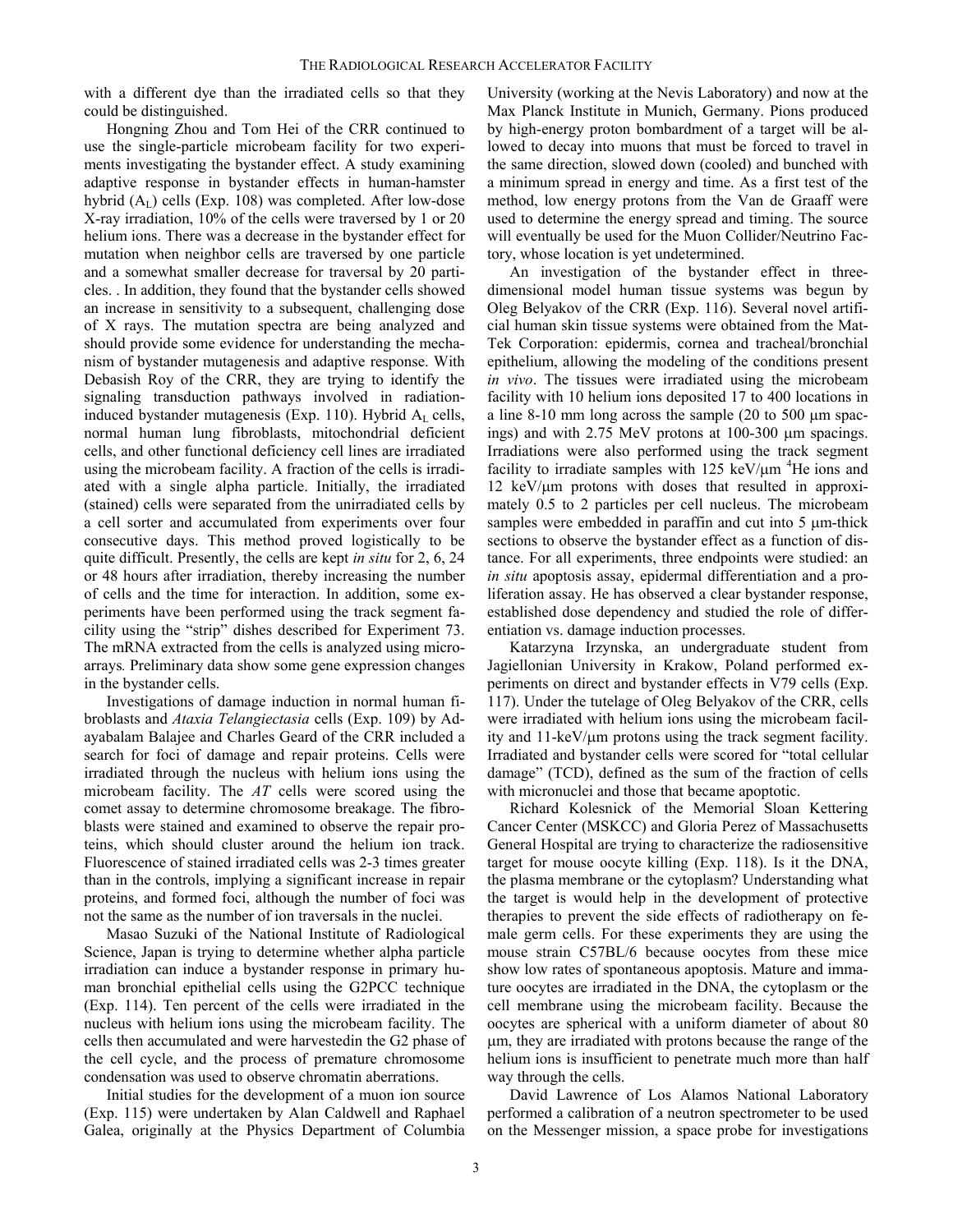of the planet Mercury (119). The detector comprises a pair of borated plastic scintillators that were irradiated with monoenergetic neutrons from 0.5 to 2.0 MeV to obtain response functions and efficiencies. The detectors were also tested for angular response.

An investigation of the bystander effect using low-LET radiation (Exp. 120) was begun by Tom Hei and Rudranath Persaud of the CRR. A<sub>L</sub> cells were irradiated with 3.1 MeV protons  $(\sim 12 \text{ keV}/\mu\text{m})$  using the microbeam facility. Approximately 20% of the population was irradiated with 200 protons per nucleus. Preliminary results for this experiment indicate that the protons did not induce a bystander effect. The mutant yield for the control group was 200, whereas for the irradiated group it was 160.

Howard Lieberman and Aiping Zhu of the CRR have begun experiments to investigate the bystander effect in mouse embryo stem cells with a mutation in the Mrad9 gene (Exp. 121), which promotes radiation resistance and helps regulate the cell cycle and apoptosis. Cells plated on the special "strip" dishes are irradiated with 1 to 10 Gy of helium ions using the track segment facility and observed for cell survival, micronucleus production and apoptosis. Cells with the mutated gene show an enhanced bystander effect for some of the endpoints.

### **Development of Facilities**

One of the major recent developments has been the receipt of a grant from the National Center for Research Resources (NCRR) of the NIH for the purchase of an accelerator to replace our present 4.2-MV Van de Graaff, which is over 50 years old and has problems with a vacuum leak in the acceleration tube and an aged charging belt. Many parts for the accelerator are custom-made or no longer commercially available and the voltage regulation is only ±2-4 kV. We have ordered a new 5 MV Singletron accelerator from High Voltage Engineering Europa in the Netherlands that will meet or exceed our present capabilities. The charging system is electronic, similar to that of a Cockroft-Walton, so there are no moving parts (belts, chains) in the charging system. Terminal voltage ripple will be 200 V or less. The higher voltage will provide ion beams with longer ranges and lower LETs. Better voltage stability will result in a smaller beam spot for our double lens system since energy spread in the beam reduces focusing. An RF ion source will produce protons, deuterons, <sup>3</sup>He ions, and <sup>4</sup>He ions with beam currents of at least 100 µA. Control of valves and power supplies in the terminal is performed through a light link rather than by motors with strings, as in our present system. Terminal parameters are monitored through this light link rather than by a TV camera or monocular. Control of the accelerator is through a computer interface. The accelerator should arrive in May, 2005. Removal of the Van de Graaff and installation of the Singletron will require at least a partial dismantling and reconstruction of the extension on the west side of the building and take 3-6 months.

During the past 18 months, our development effort has increased markedly. Not only was on-line development time increased by more than 60% over last year, but two more people were added to the development team: Greg Ross and Guy Garty. Development continued or was initiated on the microbeam facilities and a number of extensions of their capabilities:

- Assembly of the beam line and end station for the new microbeam facility
- Development of focused microbeams
- Voice-coil and precision z-motion stages
- New microbeam irradiation slides
- Laser ion source
- Secondary emission ion microscope (SEIM) for viewing focused beam spots
- Source-based microbeam
- Non-scattering particle detector
- Advanced imaging systems
- Focused X-ray microbeam

The beam line from the new 90-degree bending magnet into the new microbeam laboratory has been completed. Valves, an ion pump, energy regulation slits and a module with a series of object apertures for the lens have been assembled into the beam line. Also installed is an x-y adjustment for the tube inside the beam line in which the two lenses will be mounted, so that the pair of lenses can be aligned with the beam. In order to assemble the beam line and have access to it, a scaffold that can accommodate two people was erected surrounding the beam line and the 90 degree magnet below it. This proved to be more difficult than anticipated because of the braces for the magnet stand as well as the horizontal beam line and associated components. A hole was made in the ceiling of the microbeam room and a winch mounted on the roof so that the 2.5-m long tube containing the lenses could be lowered into the beam pipe.

Construction of the new microbeam facility on the floor over the exit of the Van de Graaff has been essentially completed. The on-line microscope has been modified so that it can be rotated in and out of place over the irradiation port. When off-line, the movable portion of the microscope sits on its original base and is usable as a standard fluorescence microscope. The camera, image analysis system, and microscope stage have all been integrated into the microbeam irradiation control program. The exit port has a SiN window with a 1-mm square section only 100 nm thick to minimize scattering. This will be more important for the 0.5-µm diameter beam that will be produced by the compound lens system. Until the compound lens is constructed, we will use a single quadrupole quadruplet to produce a beam with a diameter of 3 µm for cell irradiations.

Testing of the single electrostatic quadrupole quadruplet continued, using the existing microbeam facility. A beam approximately 3 µm in diameter was obtained using a lens with rods only having a titanium coating (no gold). A second lens constructed with gold plating over the titanium was also able to produce a beam 3  $\mu$ m in diameter. This lens was used in the original microbeam facility to perform our first focused microbeam irradiations of cells with helium ions and our first microbeam irradiations using low-LET protons. Unfortunately, the lens has developed a problem and has had to be removed from service for repair. The lens with the titanium-coated rods has been mounted in the alignment tube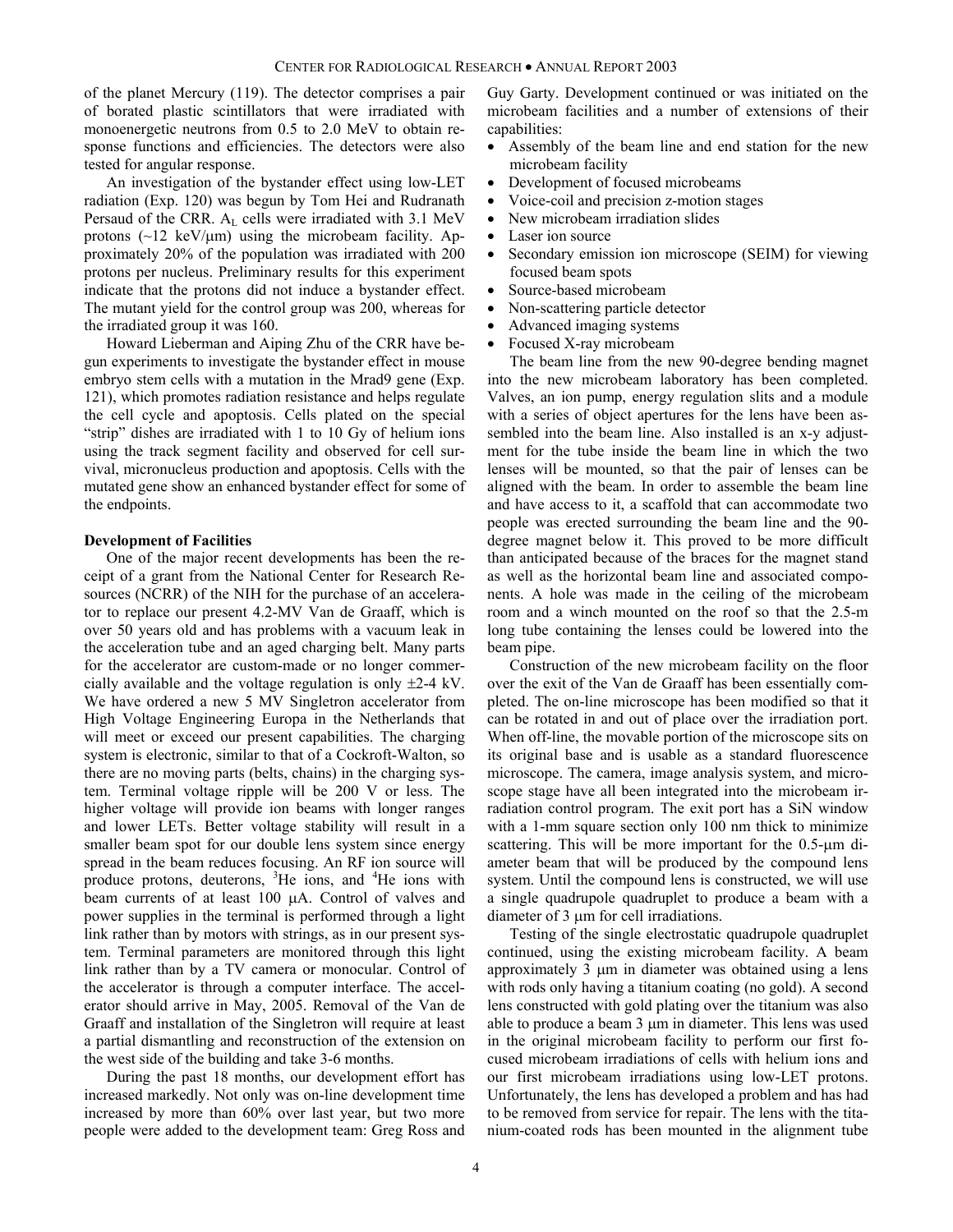for the double lens system and placed in the beam line for the new microbeam facility. It has focused the beam to less than 10 µm diameter. We are still in the process of optimizing the focus and should be able to obtain a beam spot of 3 µm or less and begin microbeam experiments on the new beam line. Measurements are being made of the voltages required to obtain various beam spot geometries when all and only some of the lens elements are used. This information will be used by our consultant, Alexander Dymnikov, at the University of Louisiana to calculate parameters for the double quadrupole triplet lens assembly that will be used to focus the ion beam to a diameter of 0.5 µm. Final machining of the rods for the lens electrodes will start as soon as the results of these calculations are received. For these measurements to be most useful, the energy and energy spread of the beam must be known accurately. A thin nickel target has been constructed and mounted on the T2 beam line to use the extremely narrow (<90 eV)  $Ni(p, \gamma)$  resonance at 1.844 MeV to define the beam energy and energy spread. Eventually, the measurements will be repeated on the microbeam line itself using an extremely thin  $(0.1 \mu m)$  layer of Ni on a thin Pt  $(2 \mu m)$  target backing.

Our custom-designed Voice-Coil Stage (VCS), which uses thin coils in permanent magnetic fields to move the microscope stage, has been integrated into the new microbeam facilities and has been shown to position the stage reliably under normal use to within  $\pm 0.4$  µm, with a settling time of  $~50$  ms. Development is continuing to improve its performance. The circuitry for the linear variable differential transformer (LVDT) feedback system for the voice-coil stage has been tested and is being built into a NIM module. This stage will provide both more accurate and faster positioning than the present stage, which is moved by stepping motors. We have purchased a high-precision stage from Mad City Labs in Wisconsin that also has a vertical motion. This stage has a range of motion of 200  $\mu$ m in the x and y directions and 100 µm in the z direction, with nanometer positioning. This stage exceeds the accuracy needed for the 0.5 µm diameter beam, however because of its limited range of motion in the horizontal plane, we will have to mount it within a coarser stage in order to be able to access the entire surface area on which cells are plated. The vertical motion is required for the imaging techniques described below. The stage will also be used to raise and lower the sample over the exit window during movement to minimize the separation and thereby reduce beam spread due to scattering in the window.

In parallel with our improved spatial properties of the microbeam, it became essential to develop corresponding improvements in the substrate on which cells are grown and imaged. Our prime requirements for improvements are improved optical properties, minimal background fluorescence, and strong adherence to the supporting dish or slide. We are using a thermoplastic polymer called parylene, the generic name for a family of polymers that are formed on surfaces exposed to a rarified gas in a vacuum. Standard plastic microscope slides with ¼"-diameter holes are sandwiched around a glass slide that has been coated with a watersoluble release agent. The slides are plated with parylene using a coating system we have purchased and the assemblies separated by soaking in water. Strong, flat coverings over the holes in the slides have been achieved; however the surfaces have many inclusions. Development is continuing on producing films without the surface defects that make them unsuitable for microscopy.

The laser ion source is nearing completion. The spherical lens to focus the ions on the entrance of the acceleration tube was completed last year. The rotating laser target assembly has been designed and constructed. The mounts for the mirrors and lens to direct and focus the laser beam on the target are being designed. When the mounts are received, testing of the system will begin. An evaporable getter was purchased to replace the titanium sublimation pump that was originally going to be used to maintain the vacuum in the source. Unlike the sublimation pump, the getter doesn't require a large power supply, reducing the amount of space required in the accelerator terminal, the amount of weight the column has to support and the amount of terminal power consumed. The reduction in weight and power consumption made the source much more compatible with the new accelerator that is on order. The terminal of the Singletron is being designed to accommodate the ion source without any modification to our present design. We have decided not to install the source in the Van de Graaff, which could take up to a month for modifications to the terminal and testing, because the accelerator will be decommissioned next April.

As we improve the spatial characteristics of the microbeam system, it becomes increasingly important to be able to assess the beam quality in order to adjust the system to its optimum capabilities. A secondary electron ion microscope (SEIM) has been designed and is currently being constructed. This device will enable us to measure the beam profile and position in real time with sub-micron resolution and sensitivity to single projectile particles (1-5 MeV protons, as well as heavier ions). We expect to interchange the SEIM and the cell-imaging microscope rather frequently. To this end a special mount has been designed and built (see Figure 1). The SEIM design was inspired by the technique of



**Fig. 1.** The new microbeam irradiation station. On the right is the pivot arm for moving the microscope between the online and off-line positions. It will also be used to move the SEIM online and off line. The stands in the lower middle and right are to support the microscope when in the off-line position. The voice coils stage is in place on the microscope.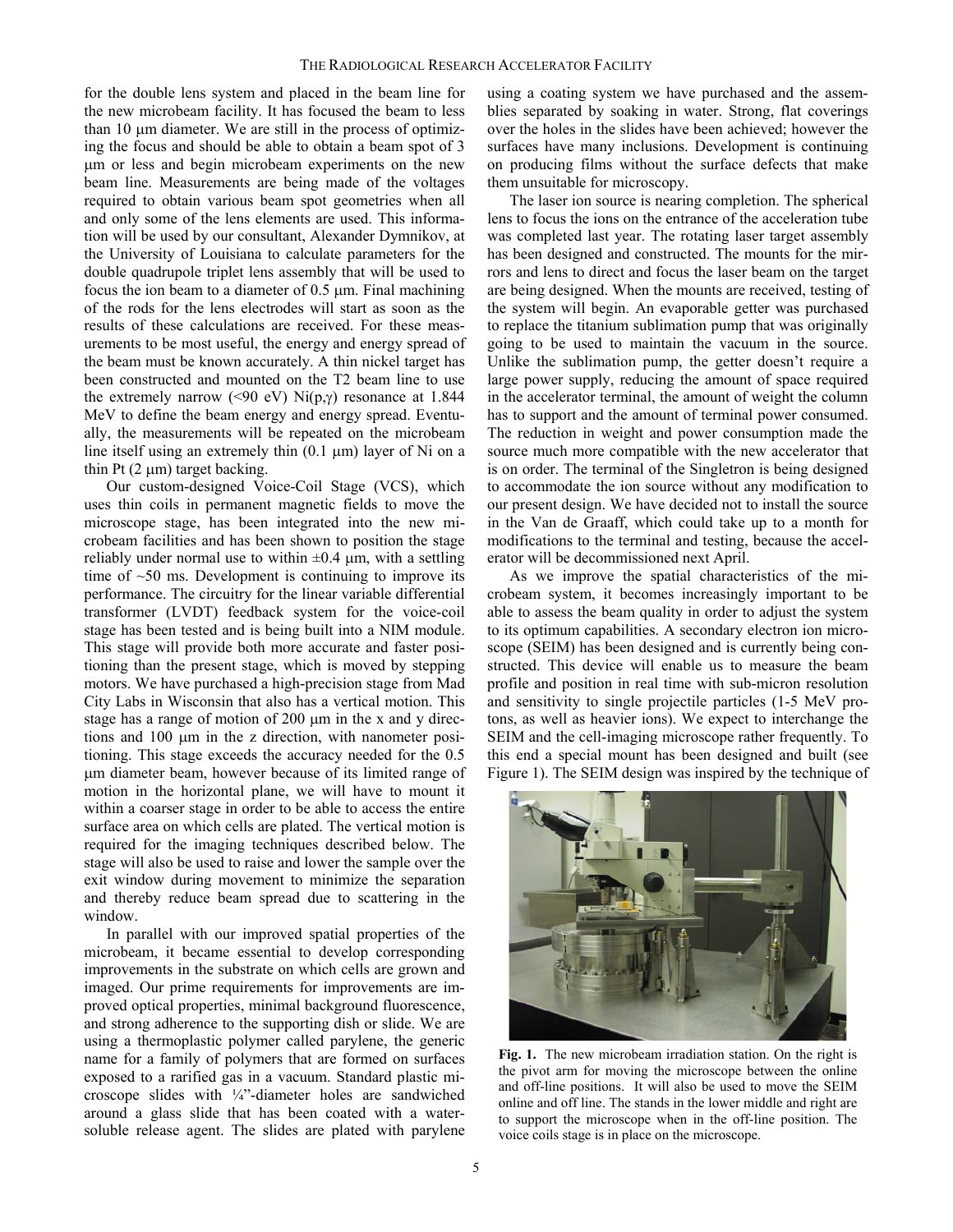photoelectron microscopy (PEM) and we gratefully acknowledge the advice of a world expert in PEM, Dr. Gertrude Rempfer, in finalizing our design. The SEIM is based on secondary electrons emitted by a film on which the ions in the beam are incident. The ejected electrons are focused to form a magnified image on an image-intensified CCD. We have developed a novel "folded" design for the SEIM using a mirror lens to maintain a long path for the electrons with a more compact instrument. Calculations indicate a magnification of  $\sim$ 500 can be achieved, yielding a resolution of  $0.1$ - $0.2 \mu$ m.

Calculations have been performed for the design of a free-standing microbeam (FSM) based on a small, low activity radioactive alpha-particle emitter (0.1  $\mu$ Ci <sup>210</sup>Po) plated on the tip of a wire. Alpha particles emitted from the source are focused into a 5µm spot using a compound magnetic lens made from commercially available permanent magnets, since only a single type and energy of particle will be focused. A compound lens system similar to the one designed for the new microbeam will be used, the only difference being that it will use magnetic lenses, rather than electrostatic lenses. The FSM will replace the accelerator in our original microbeam laboratory and will be fitted with a voice coil stage for placement of the cells to be irradiated. It also will be fitted with the existing electrostatic beam deflector, used to enable fast opening and closing of the beam, enabling single particle irradiations. This facility will be used to perform microbeam irradiations during the period when the Van de Graaff is being removed and the Singletron installed. The design would also be useful for groups that desire to perform microbeam experiments at their home institutions but lack an appropriate accelerator. It is estimated that a complete FSM system, including the microscope, could be built for  $\sim$ \$100k.

To irradiate thick samples, such as model tissue systems or oocytes, or to use particles with very short ranges, such as the heavy ions from the laser ion source, a completely nonscattering upstream particle detector is necessary. A novel particle detector has been designed on the basis of a long series of inductive cells coupled together into a delay line. The Lumped Delay Line Detector  $(LD<sup>2</sup>)$  will consist of 300 silver cylinders 3 mm long with a 2.2 mm inside diameter connected by inductors and capacitively coupled to ground. The cylinders are glued to a semi-cylindrical tube of dielectric material 1 m long for mechanical support. The dielectric has a semi-cylindrical metal tube around it that can be rotated about its axis to adjust the capacitance. If the individual segment delays are set (by adjustment of the capacitance) such that the propagation velocity of the pulse equals the projectile velocity, the pulses induced in all segments will add coherently, giving a fast electron pulse at one end of the delay line that is 150 times larger than the charge induced on a single cylinder. This easily detectable charge of at least 150 electrons will be amplified to provide the detection pulse for the particle counter. The inductors and the cylinders have been purchased; the rest of the detector parts await machining. It is anticipated that this detector will become the standard detector for all the irradiations on the new microbeam facility.

Development has begun on new imaging techniques to view cells without stain and to obtain three-dimensional images. Two different techniques are being investigated: phase-shifted interference microscopy and quantitative noninterference phase microscopy. In phase-shifted interferometry, images are obtained with a Mirau interferometric objective at a sequence of path (phase) differences between the sample and the lens:  $0, 1/4, 1/2,$  and  $3/4$ , where l is the wavelength of the incident light. It is important that the substrate for the cells is an optically flat, reflecting surface. Parylene dishes with aluminum plated on the outside will be used as the substrate. The combined images can be used to produce a topographic image by solving for the phase shifts at each point. The essence of the algorithm for determining the phase shifts is to solve for three variables with an overdetermined system of four equations. The Mirau lens has been purchased and the substrate system is being developed. The other method being investigated is a relatively new technique that can generate phase images and phaseamplitude images using a standard microscope. To obtain a quantitative phase image, an in-focus image and very slightly positively and negatively defocused images are collected. The resulting data can be used to yield the phase distribution by Fourier-transform methods. Test images sent to the software manufacturer yielded surprisingly good resultant images. We are evaluating a trial copy of the Fourier transform-based software for generating phase images or phase-amplitude images from the three microscope images. The Mad City stage will be able to provide the vertical motion required by both these methods to obtain the necessary images for different distances between the sample and the lens.

We have investigated expanding the microbeam repertoire to include soft X-rays (Al  $k_{\alpha}$ , 1.49 keV). Microbeam studies with high-energy X-rays or gamma rays are not feasible due to Compton scattering effects, so we are limited to X-ray energies where the predominant mode of interaction is photo-electron absorption. A proton beam will be focused onto an aluminum foil using the compound electrostatic lens. The characteristic X rays produced in the foil will be focused to a diameter of 1 µm using a zone plate with a focal length of 12.7 mm. Calculations performed indicate that a 1 nA proton beam should produce a dose rate of 0.1 Gy/sec of X-rays, adequate for the biological studies envisioned. The end of the microbeam line will be modified so that the target and zone plate can be rotated into or out of the beam path to change irradiation modalities quickly.

#### **Accelerator Utilization and Operation**

Accelerator usage is summarized in Table II. Use of the accelerator for radiobiology and associated dosimetry decreased by about 25% over 2001-2002. Only about half the accelerator use for all experiments was for microbeam irradiations. Because of the relatively low number of cells that can be irradiated in a day, microbeam experiments often require considerable beam time to obtain sufficient biological material, especially for low probability events such as transformation and mutation, and therefore normally constitute a large fraction of the experimental use. These changes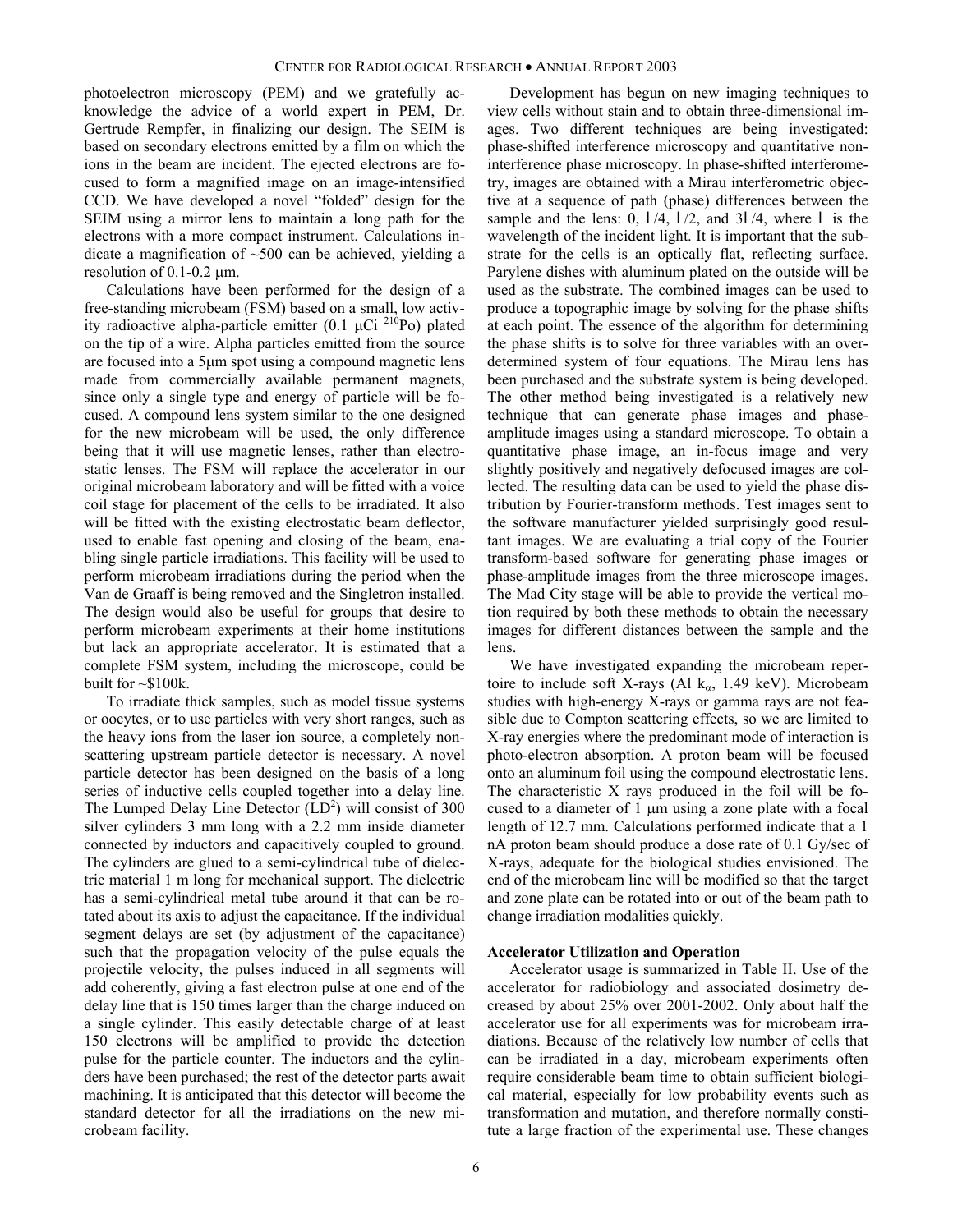## **Table II.**

**Accelerator Use, May 2002**−**October 2003 Percent Usage of Available Days** 

| Radiobiology and associated dosimetry    | 29% |
|------------------------------------------|-----|
| Radiological physics and chemistry       | 9%  |
| On-line facility development and testing | 48% |
| Off-line facility development            | 11% |
| Safety system                            | 2%  |
| Accelerator-related repairs/maintenance  | 11% |
| Other repairs and maintenance            | 1%  |

in usage resulted in large part from lens development. Until August 2003, when the new microbeam line was in place and had a lens mounted in it, switching between biology experiments using a collimated beam and development using the lens was very inefficient. Three to four days were lost each time in the changes to the end of the beam line required for the two arrangements. To increase efficiency, no microbeam experiments were performed between January and July 2003, allowing us to fully concentrate on lens development.

Utilization of the accelerator by radiological physics increased greatly this past year, primarily due to the experiment on proton cooling (Exp. 115) that comprised about 20% of all the time used for experiments. On one visit, this experiment ran continuously for  $3\frac{1}{2}$  days. As usual, there were no chemistry experiments this reporting period.

Use of the accelerator for online development increased by 60% over last year to almost half of all available time (8 hours/day, 5 days /week, excluding holidays), mainly due to the concentration on development from January to July 2003. For several months, many more than the usual number of extra shifts was worked in the evening, on weekends and holidays, bringing total use of the accelerator to 100% of the normally available time.

Accelerator maintenance and repair time declined by a third over last year but was still somewhat higher than the long-term average due to continued problems in the power supply in the terminal used to spray negative charge on the charging belt. Despite several modifications to the supply to reduce sparking, one of two strings of high voltage diodes in the supply shorts out. The vacuum leak in one of the sections of the acceleration tube is a problem that has troubled us for several years. No replacement of the section is planned because the accelerator will be dismantled in about 15 months to make room for the new one. No major repairs or modifications to the accelerator were performed. Once the new accelerator is installed, we anticipate much less accelerator maintenance, not only because the accelerator will be new, but also because the accelerator will be charged electronically and will have few moving parts (no belt or chains). It has an RF ion source that also should require less maintenance than the Duoplasmatron source we are presently using.

# **Personnel**

The Director of RARAF is Dr. David Brenner. The Van de Graaff accelerator facility is operated by Mr. Stephen Marino and Dr. Gerhard Randers-Pehrson. Our ranks have now swelled to a total of seven physicists, an increase of two.

Dr. Alan Bigelow, now an Associate Research Scientist, is continuing the development of the laser ion source, parylene coatings for microbeam slides and an optical system for 3-dimensional viewing of cells.

Dr. Furu Zhan, a postdoctoral fellow from China, is assisting in running the accelerator, performing microbeam irradiations and developing the facility.

Mr. Kurt Michel, an undergraduate student from Pace University, was a part-time intern until May 2003, assisting with the development of the voice coil positioning stage for the microbeam facility and parylene coatings.

Mr. Greg Ross is a Programmer/Analyst who arrived in January, 2003. He is assisting with various programming tasks and is working on the development of the voice coil stage for the microbeam facility and a neutron target for the bomb detection system.

Mr. Guy Garty, a Staff Associate, arrived from Israel in June 2003. He is working on the development of a focused X-ray microbeam, a source-based microbeam and an inductive detector for single ions.

Biologists from the Center for Radiological Research are stationed at the facility in order to perform experiments:

- Dr. Charles Geard, the Associate Director of the CRR, continues to spend most of each working day at RARAF. In addition to his own research, he collaborates with some of the outside users on experiments using the single-particle microbeam facility.
- Dr. Brian Ponnaiya is an Associate Research Scientist performing experiments using the track segment and microbeam irradiation facilities.
- Ms. Gloria Jenkins, a Biology Technician, performs experiments on the microbeam facility for Dr. Geard.
- Dr. Stephen Mitchell, a Postdoctoral Fellow, continues to perform research involving neoplastic transformation of cells.
- Dr. Oleg Belyakov, another Postdoctoral Fellow, left in June 2003. He was performing experiments on the track segment and microbeam facilities using model tissue culture systems.
- Dr. Richard Miller, an Associate Professor, returned in June 2003 as a Research Scientist, but left again in October. He was working with Stephen Mitchell on experiments involving cell transformation.
- Ms. Allison Groome, an undergraduate student from Pace University working as an intern assisting Drs. Geard and Ponnaiya on a part-time basis, left in 2003.

# **Recent Publications of Work Performed at RARAF (2002-2003)**

- 1. Amundson SA, Lee RA, Koch-Paiz CA, Bittner ML, Meltzer P, Trent JM and Fornace AJ Jr. Differential responses of stress genes to low dose-rate  $\alpha$ -irradiation. *Molecular Cancer Research* **1**:445-52, 2003.
- 2. Bigelow AW, Randers-Pehrson G, Michel KA, Brenner DJ and Dymnikov AD. Sample targeting during singleparticle single-cell irradiation. AIP Conference Proceed-